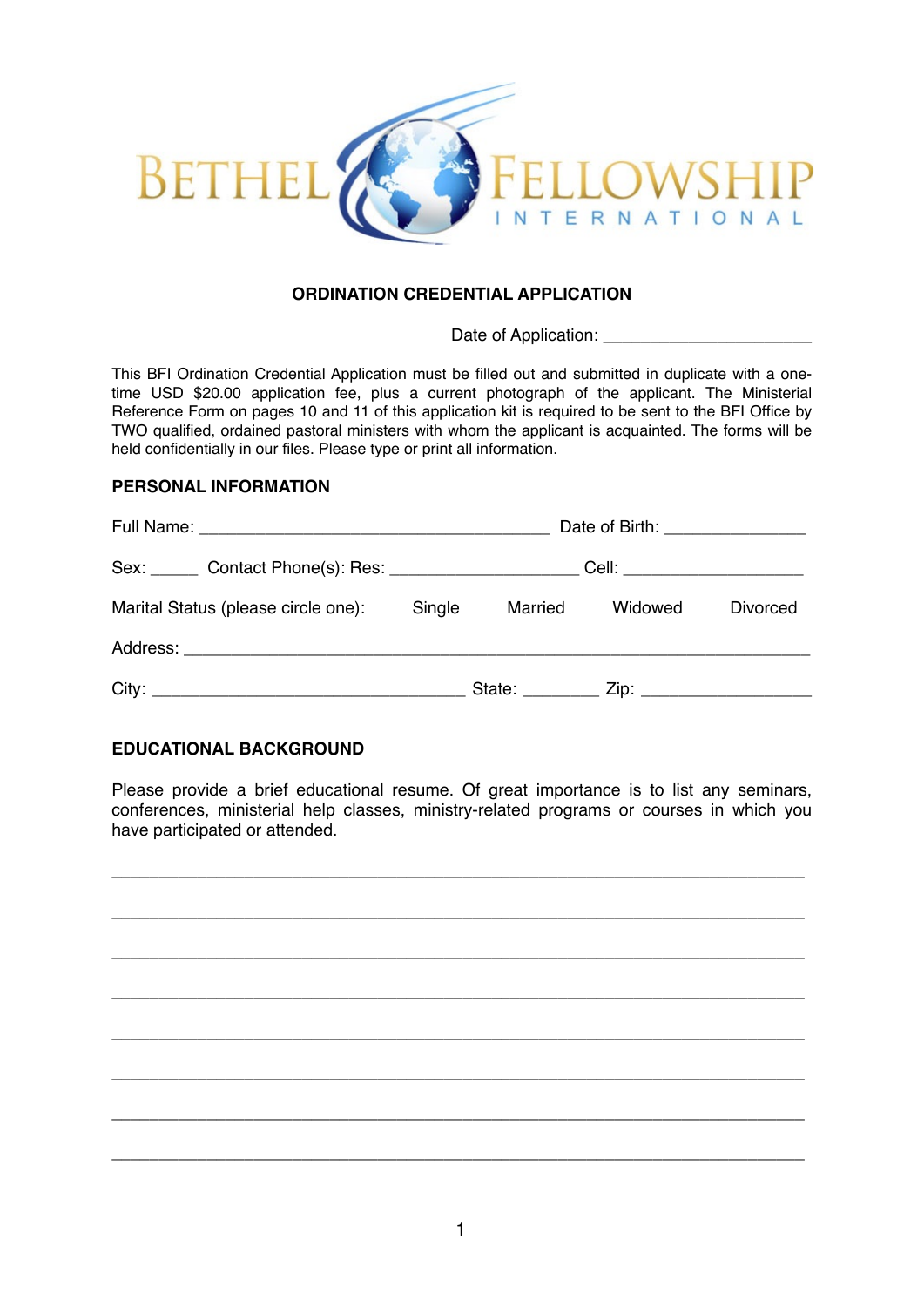#### **ACCOUNTABILITY**

| Are you presently under the authority and oversight of a local church? _________________             |                                                                                                                       |  |                      |           |  |  |
|------------------------------------------------------------------------------------------------------|-----------------------------------------------------------------------------------------------------------------------|--|----------------------|-----------|--|--|
|                                                                                                      |                                                                                                                       |  |                      |           |  |  |
|                                                                                                      |                                                                                                                       |  |                      |           |  |  |
| ,我们也不能在这里的人,我们也不能在这里的人,我们也不能在这里的人,我们也不能在这里的人,我们也不能在这里的人,我们也不能在这里的人,我们也不能在这里的人,我们也                    |                                                                                                                       |  |                      |           |  |  |
|                                                                                                      |                                                                                                                       |  |                      |           |  |  |
| Contact Phone(s): Res: ___________________Church: __________________Cell: __________________________ |                                                                                                                       |  |                      |           |  |  |
| <b>CURRENT MINISTERIAL STATUS</b>                                                                    |                                                                                                                       |  |                      |           |  |  |
| Your current status (please circle): ORDAINED LICENSED                                               |                                                                                                                       |  | <b>GOSPEL WORKER</b> |           |  |  |
| Have you previously held Ministerial Credentials? (please circle): YES                               |                                                                                                                       |  |                      | <b>NO</b> |  |  |
| If YES, fill in the following:                                                                       |                                                                                                                       |  |                      |           |  |  |
|                                                                                                      |                                                                                                                       |  |                      |           |  |  |
|                                                                                                      |                                                                                                                       |  |                      |           |  |  |
|                                                                                                      |                                                                                                                       |  |                      |           |  |  |
| In what field of ministry are you presently engaged? ____________________________                    |                                                                                                                       |  |                      |           |  |  |
|                                                                                                      | <u> 1989 - Johann Stoff, deutscher Stoff, der Stoff, der Stoff, der Stoff, der Stoff, der Stoff, der Stoff, der S</u> |  |                      |           |  |  |

# **ADDITIONAL**

For which credential category are you applying? (please circle)

PASTOR TEACHER EVANGELIST OTHER

Attached to this application form on pages 4 through 9 you will find a copy of BFI's Statement of Beliefs, Constitution and Bylaws. Please read through them thoroughly.

Are you in agreement with Bethel Fellowship International's Statement of Beliefs, Constitution and Bylaws?

\_\_\_\_\_ YES \_\_\_\_\_ NO

Your full-name signature here: \_\_\_\_\_\_\_\_\_\_\_\_\_\_\_\_\_\_\_\_\_\_\_\_\_\_\_\_\_\_\_\_\_\_\_\_\_\_\_\_\_\_\_\_\_\_\_\_\_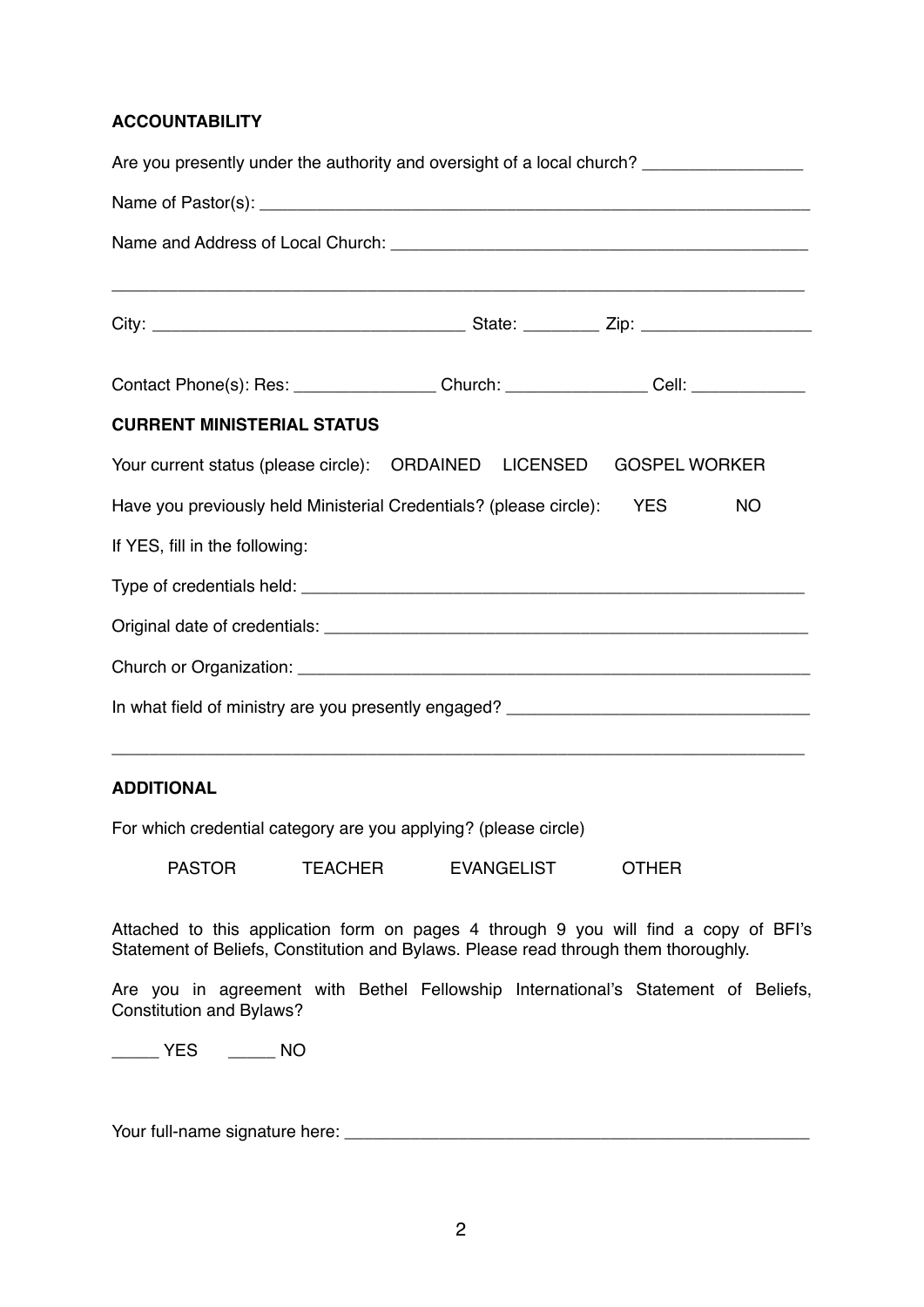#### **FOR YOUR INFORMATION**

Both husbands and wives may apply for BFI credentials, however, both the husband and the wife must complete the application and provide two references.

Upon approval of your application, the proper credential (ordination or license) will be issued. There will be an annual fee for carrying BFI credentials.

(Single) Annual Fee  $\qquad \qquad \text{USD $50.00}$ (Husband-Wife) Annual Fee USD \$75.00

Upon completion and re-checking this application, please send it to the address below. Do not forget to include the required current photograph and the USD \$20.00 application fee.

Floyd Earlywine, President Bethel Fellowship International, Inc. Credential-License Office P O Box 24 Orondo WA 98843 USA

Any questions you may have regarding this application may be addressed by calling or FAXING the BFI Credential-License Office at: (509) 293-5484. From outside the United States, call/FAX Country Code 1 followed by 509-293-5484.

\_\_\_\_\_\_\_\_\_\_\_\_\_\_\_\_\_\_\_\_\_\_\_\_\_

The following pages of this application kit include the BFI Statement of Beliefs, Constitution and Bylaws and the Ministerial Reference Form. Please read through them thoroughly.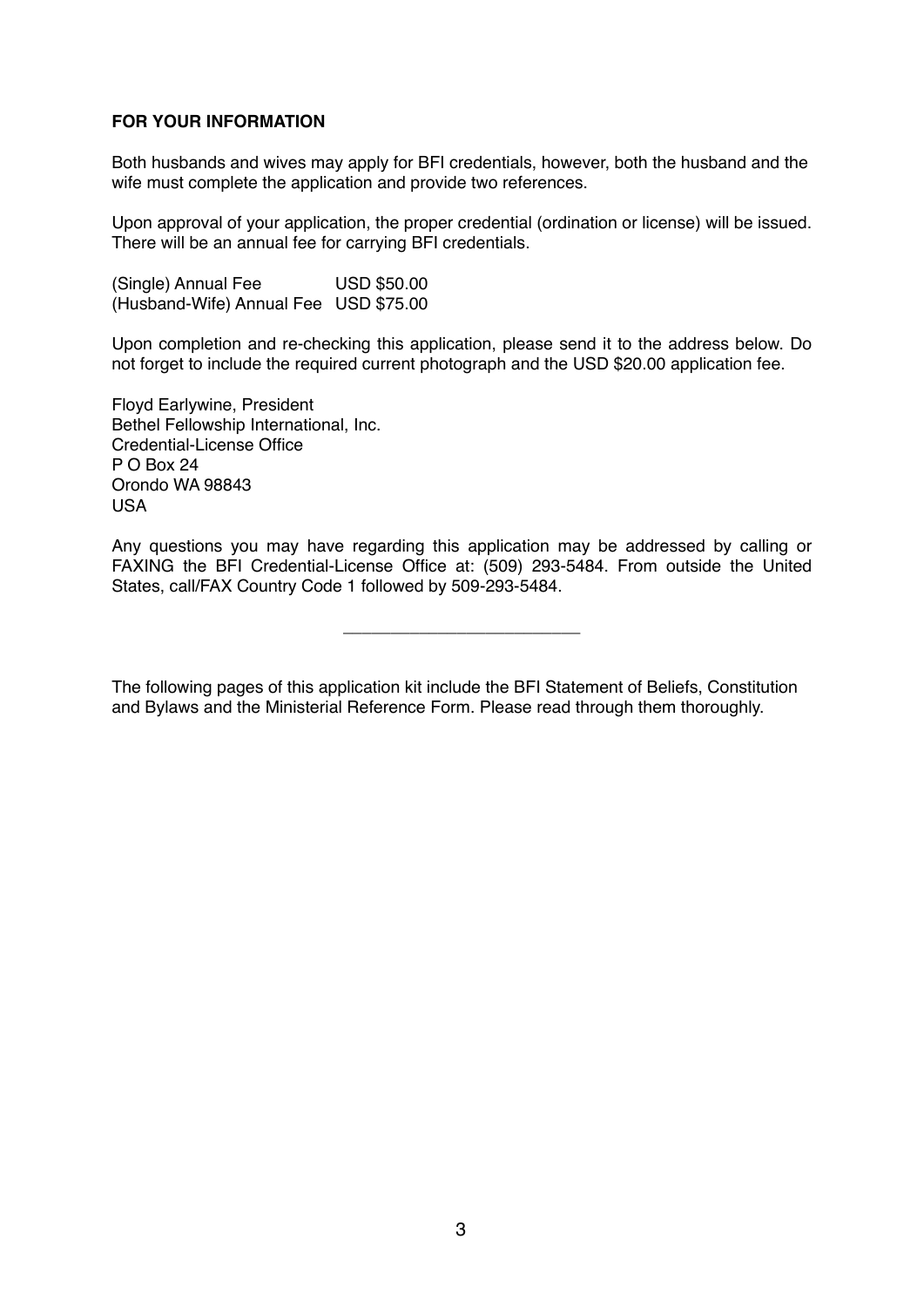

# **STATEMENT OF BELIEFS**

We Believe:

- The Bible to be the Divine inspired Word of God, and accept the same as our infallible guide in all matters of faith and practice.
- In the One true Self-existent, Eternal, Omnipotent, Omnipresent, and Immutable Triune God, Creator of heaven and earth.
- In the pre-existence and virgin birth of the Lord Jesus Christ, His working of miracles, His sacrificial death, His burial and literal resurrection and translation to glory.
- In the blood of Jesus Christ as the complete atonement for sin, and for the destruction of every work of Satan.
- In the new birth for every believer. *"Ye must be born again."* John 3:3.
- In divine healing found in the atonement. *"By whose stripes ye were healed."* I Peter 2:24.
- In water baptism by immersion. *"Buried with Him by baptism,"* in the name of the Father, and of the Son, and of the Holy Ghost, which is The LORD Jesus Christ. A triune God with a triune name.
- In the Baptism with the Holy Spirit according to Acts 2:4.
- In Heaven and Hell, two resurrections, the first of the righteous, and the second of the ungodly.
- In holy living as the standard of Christian experience. *"Crucified with Christ."* Gal. 2:20; 5:24.

and further:

- In the perfection of the church, the marriage of the Lamb and the casting down and binding of Satan.
- In the second pre-millennial coming of the Lord Jesus Christ.
- In the purging of the earth for the establishment of the kingdom and the onethousand year reign of Christ and His church, followed by the final judgment.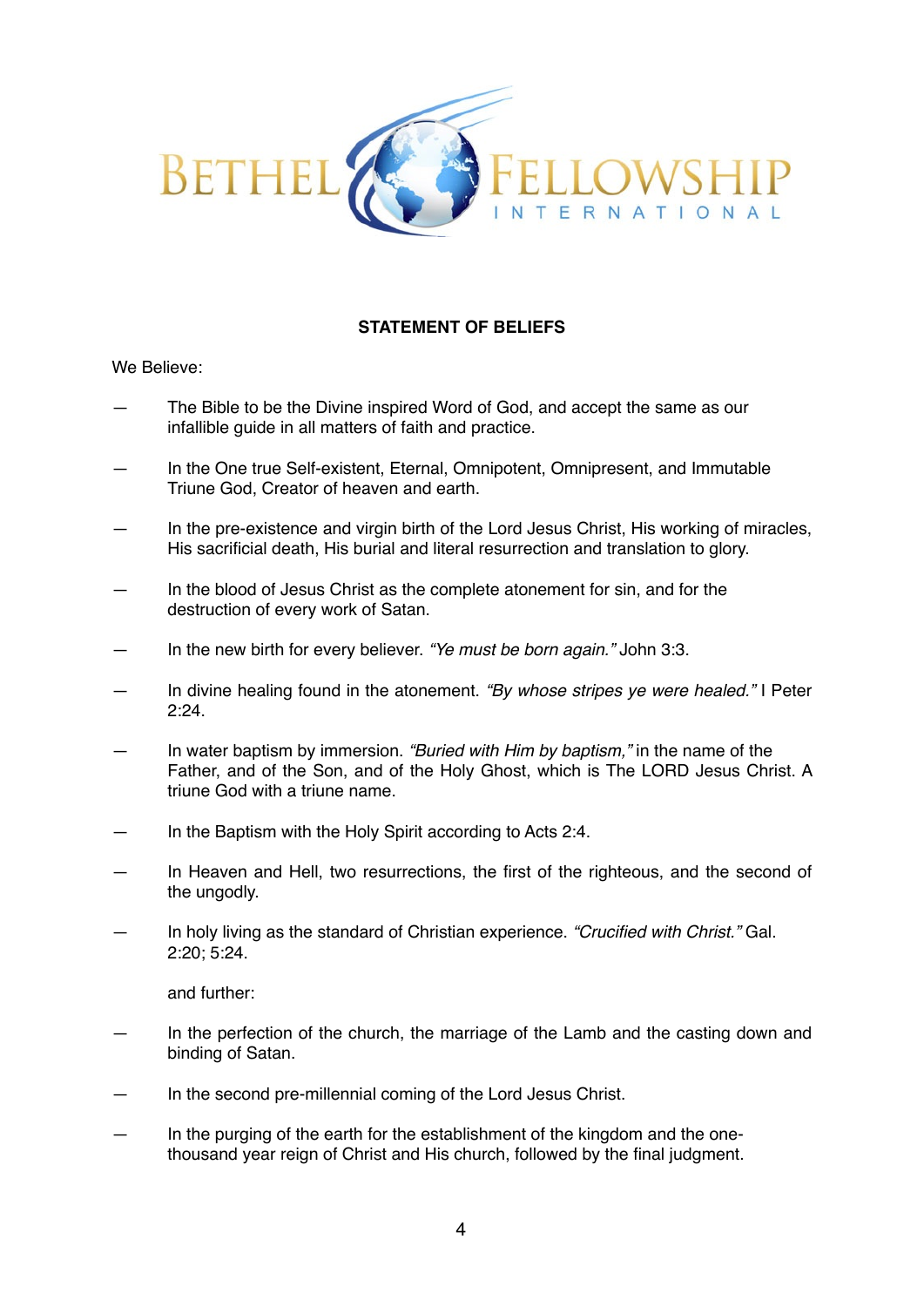

# **CONSTITUTION AND BYLAWS**

Article I

# NAME

The name of the corporation shall be **Bethel Fellowship International Inc.**, hereafter referred to as BFI in this document.

#### Article II

#### NATURE OF THE FELLOWSHIP

Section I

BFI is ministerial in function and not legally binding in nature, but is solely a medium through which church ministries may work harmoniously in co-operation with each other, promoting the work and objects set forth in these bylaws. It is defined not as governmental but as relational, not congregational but personal. It shall recognize the sovereignty of the churches under one sovereign, the Lord Jesus Christ.

Section II

BFI is designed to only carry out those ministries and services which churches cannot easily or conveniently provide for themselves. Each church will be free to carry on their own program and vision.

Section III

Being international in character BFI may be extended to the country, any country, in the world. Its recognition of the headship of Christ, and commitment to the whole body of Christ worldwide provides privilege of an open communion.

Article III

#### PURPOSE

The purposes for which this corporation is formed are:

1. To be a living expression of Christ in this world, through a special sense of unity and kinship amongst ministries who have moved to form a viable relationship with each other.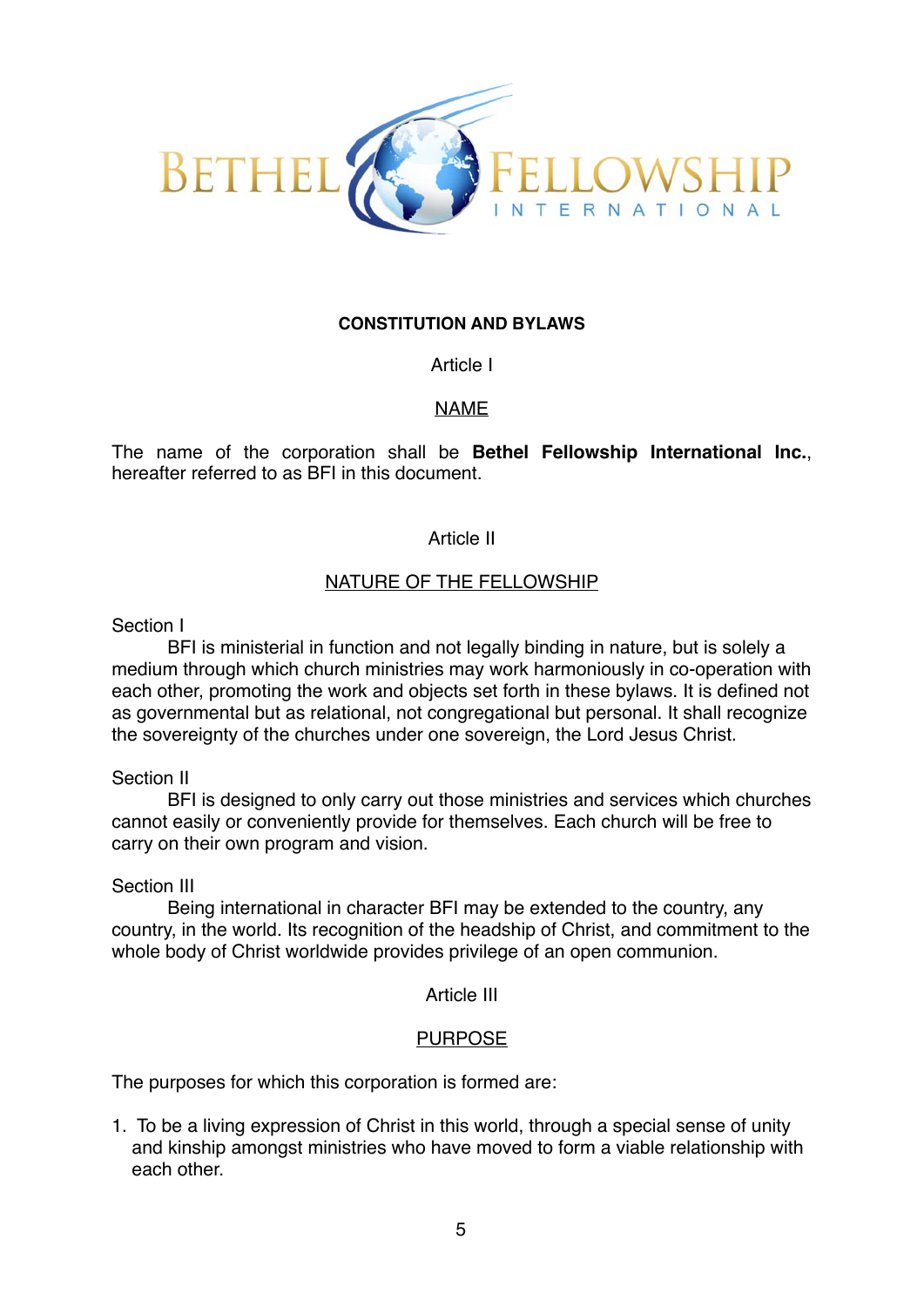- 2. To assume and share the responsibility of fulfilling the Great Commission.
- 3. To promote fellowship among members of the Body of Christ.
- 4. To provide means and ways of services which will edify, encourage, and enlarge ministries which are associated with local churches.

# Article IV

# MEMBERSHIP

All ministers, regardless of denomination, which believe in the principles, nature, and purpose of BFI may make application to become a part of the Fellowship. All applications for membership in the Fellowship body shall be submitted for approval by the Credential Committee. Ordained and licensed ministers shall be so recognized as qualifying for membership in the BFI body. In all its business sessions the voting body shall be composed of members in good standing. Names of all members will be published in an annual directory and made available to each member.

# Article V

# FINANCES

Membership fees shall be required for the licensing and credential holders of the Fellowship with the exception of members 65 years or older, and overseas missionaries. In carrying on the work and efforts of BFI, it is recognized that finances are necessary. We therefore encourage and recommend that ministers and churches do their part to support the Fellowship by such means as they voluntarily choose.

All fees for licensing and credential holders and the expenditure of funds are set by the officers of the Fellowship.

# Article VI

# LICENSING AND ORDINATION OF MINISTERS

Section I Qualifications for ministerial licensing

- a. Called of God.
- b. Applicant shall subscribe to the scriptural standards set forth in I Tim. 3:1-7 and Titus 1:5-9 while embracing the basic tenants of faith of BFI.
- c. Submit a letter of recommendation by a local pastor, along with 2 (two) character references.
- d. Experience one year or more in practical ministry under a seasoned minister. Bible School is especially recommended for those 25 years or younger.
- e. The above conditions can be altered by special arrangement of the Credential **Committee**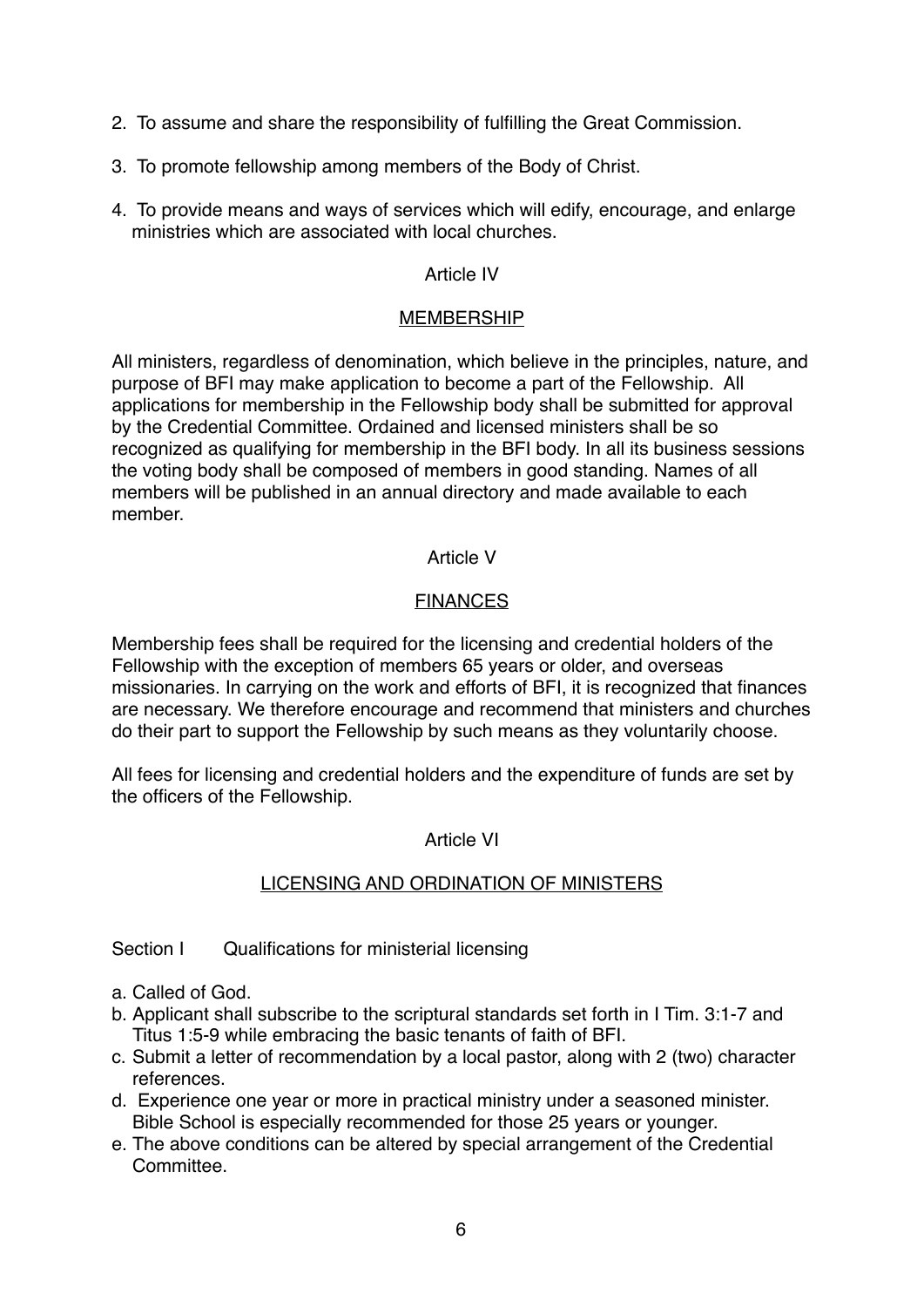Section II Ministerial Credentials.

A. Qualifications:

1. Previously licensed by BFI, unless the applicant is transferring from another recognized accepted denomination or church.

2. Completion of a recognized basic training course i.e. Bible College, Seminary, etc., or 5 (five ) years experience of practical service under authority in a seasoned ministry.

3. Must have demonstrated the validity of their calling, both under the local church leadership and leadership of BFI.

4. Willingness to receive counsel from the leadership of the Fellowship and give an annual report of accountable Christian service.

- B. Procedure
- 1. Submit application form which will be reviewed for approval by the Credential Committee.
- 2. Upon acceptance for ordination the Chairman of the Fellowship shall plan a special Presbytery service for the purpose of ordaining candidates for the ministry. Ministers of the Fellowship shall be invited to be present.
- 3. The Fellowship shall present every ordained minister with a certificate of ordination and an annual Credential Card.
- D. Cancellation and Withdrawal.

1. Decisions made to cancel or withdraw any credential issued shall be reached by a special meeting of the Credential Committee and officers of the Fellowship, called for that purpose.

2. Credentials shall be withdrawn for the following, with charges substantiated by the mouth of two or more witnesses. (I Tim. 5:19)

- a. Substantiated charges of immorality.
- b. Departure from basic bible doctrine.
- c. Causing strife or division in the body of Christ.
- d. Unbecoming attitudes towards other fellowship ministers.

3. Credentials may also be withdrawn due to completion of ministry assignment or inactive ministry for more than one year, with the exception of retirement or for medical reasons.

4. Credentials may also be voluntarily withdrawn by the credential holder by written notice to the leadership of BFI Inc.

# Article VII

# HOME MISSIONS DEPARTMENT

Section I Purpose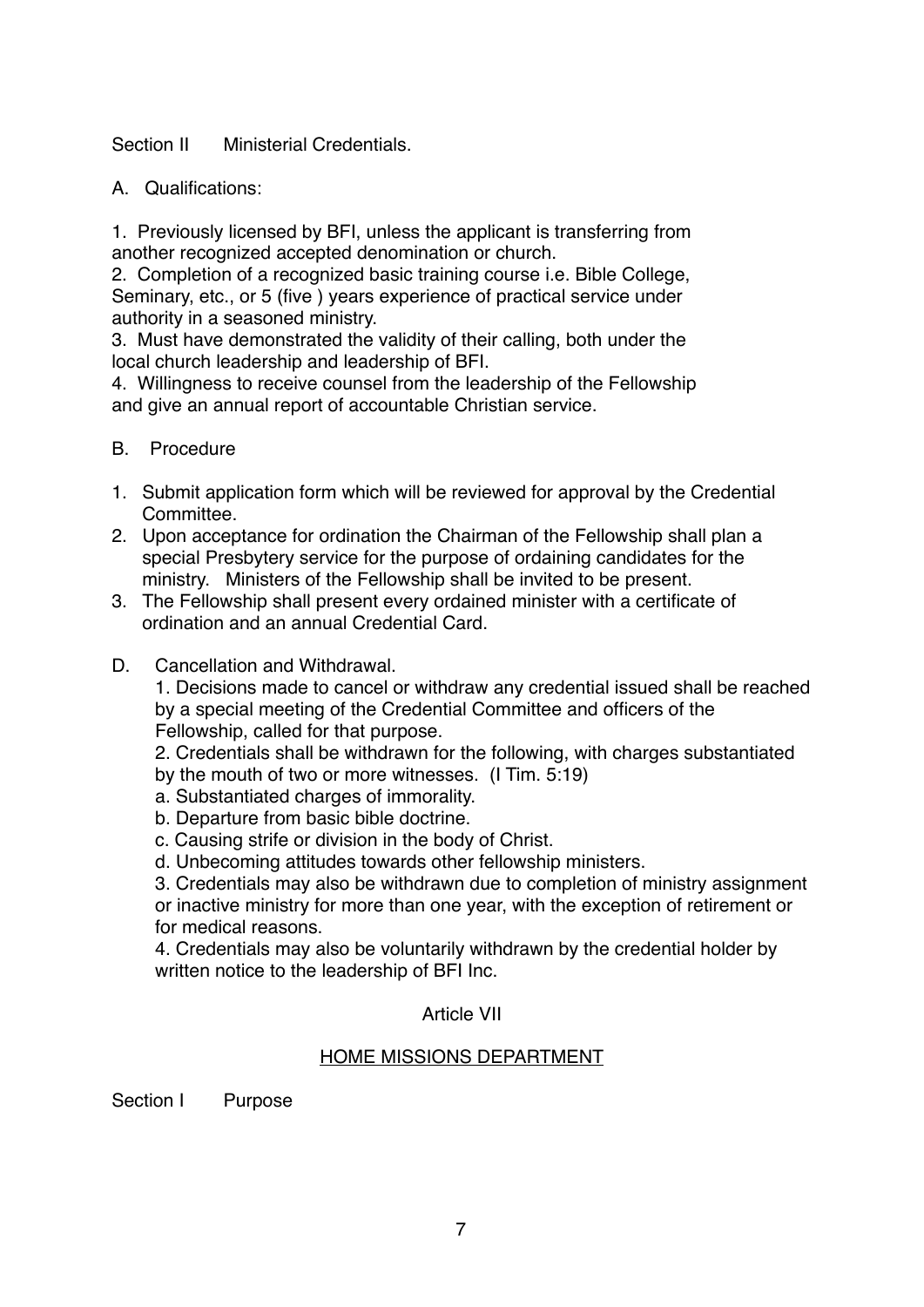A. The purpose of the HMD shall be to assist in the establishing of new pioneer works and other small churches that are not self sufficient in areas not presently served by existing BFI churches.

Section II Committee Officers.

- A. The HMD shall be administered by a committee of four persons elected from the active credential membership of BFI Inc.
- B. Election of these officers shall take place at the annual Fellowship Business Meeting from the floor by a 2/3 majority. Each shall serve for a period of three years, with successive re-election permissible.
- C. The members of this committee shall annually elect a chairman within the committee following each annual Fellowship Business Meeting.

# Section III Finance

- A. All cooperating Fellowship churches are encouraged to support the HMD through free will offerings, special fund raisers or through other sources deemed acceptable to each local Pastor.
- B. Each minister holding current credentials with BFI is encouraged to contribute \$5.00, or more, each month, as an ongoing source for growth.
- C. Disbursement of funds shall be made upon approval of application to HMD and will be designated for the following needs:
	- (1) Procuring of personal property items such as: Chairs, piano, song books, Sunday School literature and supplies, and other such related items.
	- (2) The purchasing or construction of real property, qualified only by the present financial strength of the HMD at the time of application subject to the approval of the appropriate officers of BFI..
	- (3) Short term financial assistance will be considered for a ministers personal support.
	- (4) Should any work fail to continue in operation and face disillusionment, the accumulated funds granted for personal or real property itself shall revert back into the ownership of the HMD.

# Section IV Application

- A. Requests for assistance should be made in writing to the HMD by filling out and sending in an application form.
- B. Anyone who is a minister in good standing with BFI shall be eligible to submit an application.
- C. It is expected that any work which receives financial assistance, remain affiliated and in close fellowship with BFI.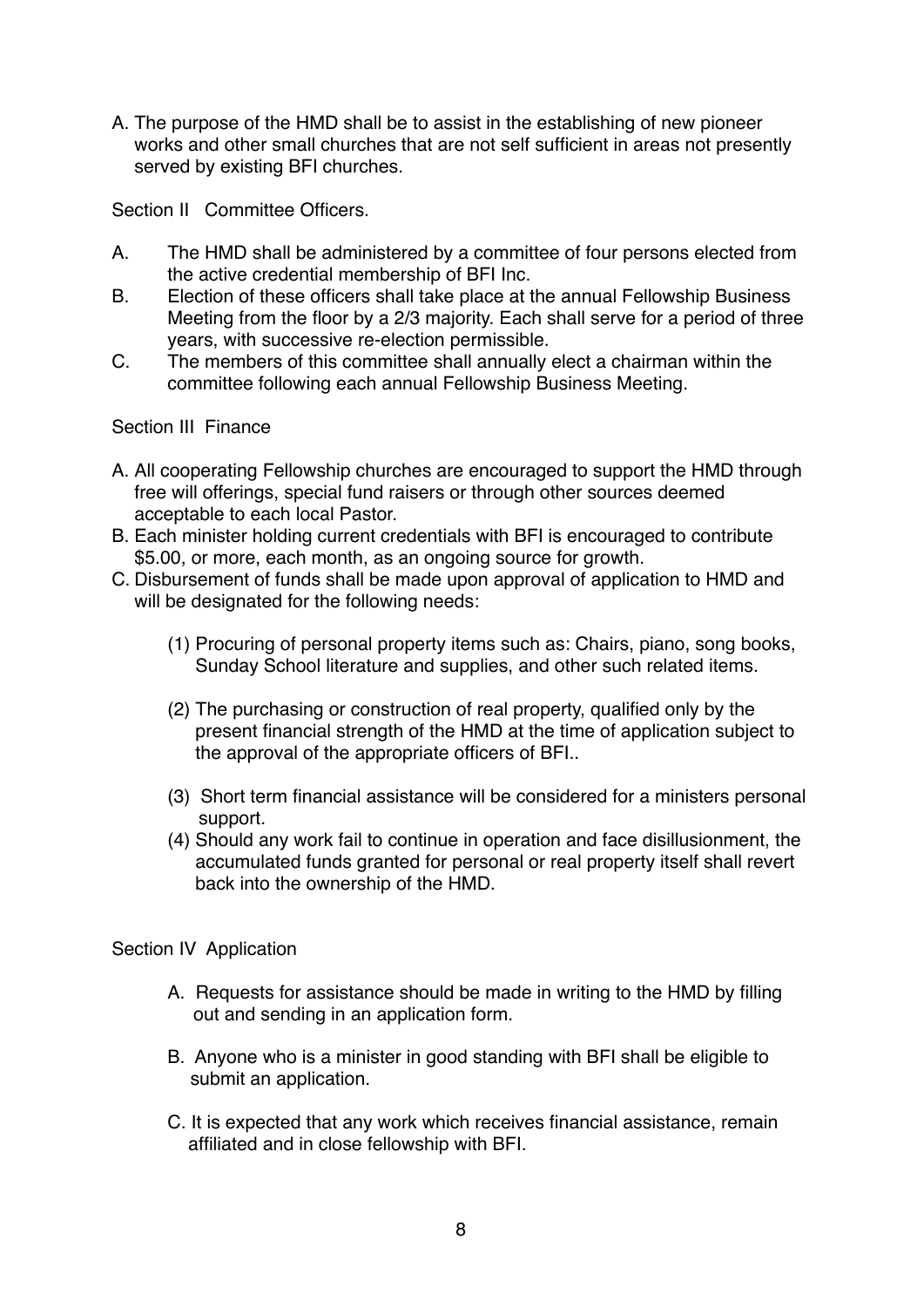# Section V Administration

- A. The HMD shall have the responsibility to receive, review, evaluate, approve or disapprove all applications for assistance. Any approval for continual disbursements of monthly funds shall be reviewed at least annually at the Fellowship Business meeting.
- B. Only in cases where BFI has received a donation of property which includes church membership or initiates the birthing of a new work, will it have direct oversight in the internal affairs of that church. The process of seeing that work become autonomous shall be as follow:

(1) In it's infancy, a missions church with its said properties shall be governed by its pastor and a committee of ordained ministers (2 or more) selected by the officers of the Fellowship. They shall take the place of the local church elders and deacons until such are available. The Pastor shall be accountable, for financial assistance received, to the HMD and the Fellowship leadership.

(2) Once a Home Missions church is self-supporting, by attending to its own finances and the support of its Pastor for at least one year, it is recommended that the local Pastor have in place his Elders and Deacons. Any assets that have been held in the name of BFI Inc. shall be turned over to the local church corporation in keeping with the Articles of Constitution and Bylaws of BFI. The Pastor should be ordained with the Fellowship by this time.

# Article VIII

# FOREIGN MISSIONS DEPARTMENT

A missionary department shall be established by BFI for the purpose of gathering and making available to the members of the Fellowship accurate information concerning all phases of missionary activity, and to seek ways to further the cause of world missionary endeavor.

#### Article IX

# ANNUAL BUSINESS MEETING

The annual Business Meeting will be held once a year at the Ministers Leadership Conference. Fellowship administration business on the floor should be kept at a minimum, in order that the major part of the time may be given to spiritual ministration. Officers of the Fellowship, Credential Committee, and other committee members shall be elected at the Annual Business Meeting.

#### **MINISTER'S REFERENCE FORM**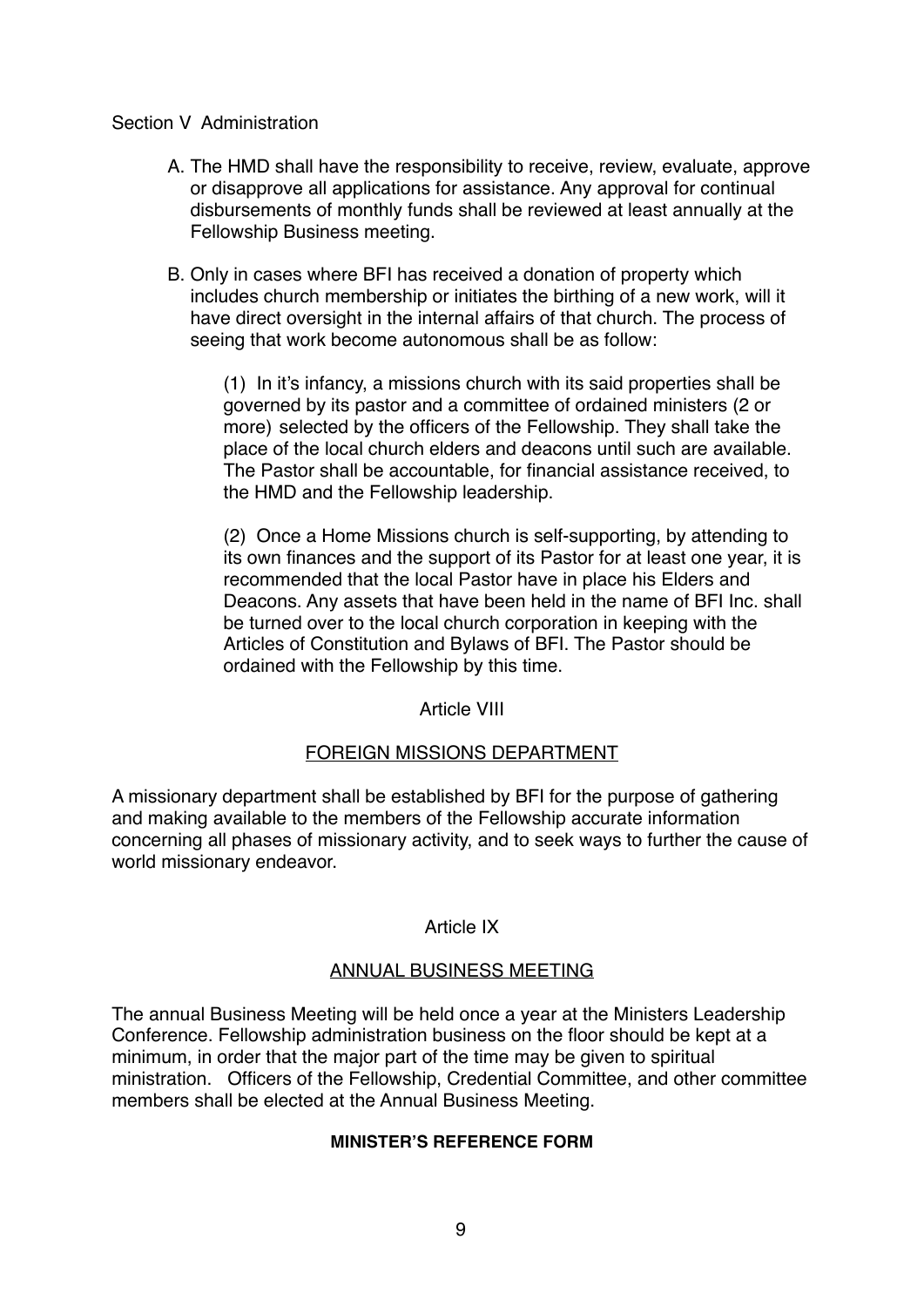

Please fill out this Ministers Reference Form and return to the address below for processing.

Bethel Fellowship International Attn: Credential-License Office Post Office Box 24 Orondo WA 98843 Tel/FAX: (509) 293-5484!!!

#### This Ministers Reference is submitted by:

Name:

Church: \_\_\_\_\_

| Address: |  |  |  |
|----------|--|--|--|

City, State, Zip: \_\_\_\_\_\_\_\_\_\_\_\_\_\_\_\_\_\_\_\_\_\_\_\_\_\_\_\_\_

To Whom It May Concern:

has made application for ministerial recognition with Bethel Fellowship International, Inc (BFI). BFI is referred to you as one acquainted with the applicant and able to express a trustworthy opinion regarding the applicant's qualifications and character to fill the sacred trust of Minister of The Gospel. We value your judgement and will keep all records confidential. Please answer the following questions.

|  | How well have you know the applicant? | Personally | Casually |
|--|---------------------------------------|------------|----------|
|--|---------------------------------------|------------|----------|

| Are you related to the applicant? | Yes | No |
|-----------------------------------|-----|----|

|  | 3. | How frequently does the applicant attend church? |
|--|----|--------------------------------------------------|
|--|----|--------------------------------------------------|

\_\_\_\_\_ Regularly \_\_\_\_\_ Occasionally \_\_\_\_\_ Seldom \_\_\_\_\_ Don't know

- 4. How would you describe the applicant's marriage?
	- \_\_\_\_\_ Very well adjusted \_\_\_\_\_ Well adjusted \_\_\_\_\_ Adjusted
	- \_\_\_\_\_ Strained \_\_\_\_\_ Very strained \_\_\_\_\_ Don't know
- 5. How would you describe the applicant's children?

\_\_\_\_\_ Well behaved \_\_\_\_\_ Average \_\_\_\_\_ Poorly behaved

6. If you assigned the applicant responsibilities, what response would you expect from him / her? Circle the appropriate number on the scale below.

|           | Very | Not very |   | Don't know |
|-----------|------|----------|---|------------|
| Teachable |      |          | h |            |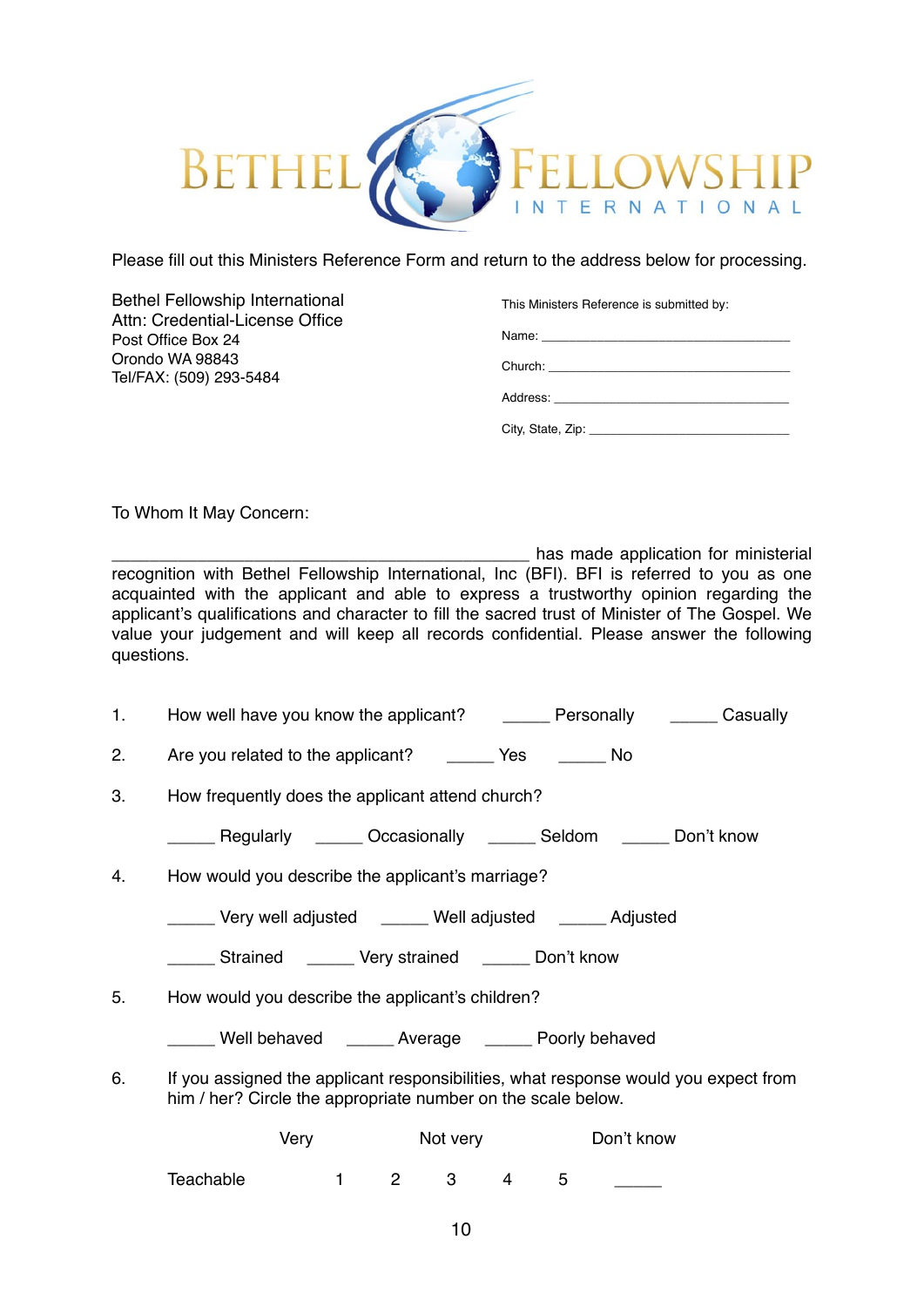| Loyal                                                                                               | $\mathbf{1}$ | $\overline{c}$ | 3              | $\overline{4}$ | 5      |                   |             |               |
|-----------------------------------------------------------------------------------------------------|--------------|----------------|----------------|----------------|--------|-------------------|-------------|---------------|
| Sincere                                                                                             | $\mathbf{1}$ | $\overline{c}$ | 3              | 4              | 5      |                   |             |               |
| Dependable                                                                                          | 1            | $\overline{c}$ | 3              | 4              | 5      |                   |             |               |
| <b>Inspires Others</b>                                                                              | 1            | $\overline{c}$ | 3              | 4              | 5      |                   |             |               |
| Capable                                                                                             | 1            | $\overline{c}$ | 3              | 4              | 5      |                   |             |               |
| Spirituality                                                                                        | 1            | $\overline{c}$ | 3              | 4              | 5      |                   |             |               |
| Was the applicant's call to the ministry evident to you?                                            |              |                |                |                |        | <b>Example ST</b> |             | No            |
| Please circle all the words below which you believe accurately describe the<br>applicant.<br>Mature | Loving       |                |                | Impatient      | Modest |                   | Trustworthy |               |
| Kind                                                                                                | Selfish      |                | Secure         |                |        | Insecure          |             | Compassionate |
| Nervous                                                                                             |              | Impulsive      | <b>Tactful</b> |                | Angry  |                   | Considerate |               |
| Abrasive                                                                                            | Gentle       |                | Patient        |                |        | Motivated         |             |               |
| Would you, without hesitation, recommend the applicant be granted credentials for<br>ministry?      |              |                |                |                |        |                   |             |               |
| _____ Yes ______ With reservation ______ No ______ Don't know                                       |              |                |                |                |        |                   |             |               |
|                                                                                                     |              |                |                |                |        |                   |             |               |
|                                                                                                     |              |                |                |                |        |                   |             |               |
|                                                                                                     |              |                |                |                |        |                   |             |               |
|                                                                                                     |              |                |                |                |        |                   |             |               |